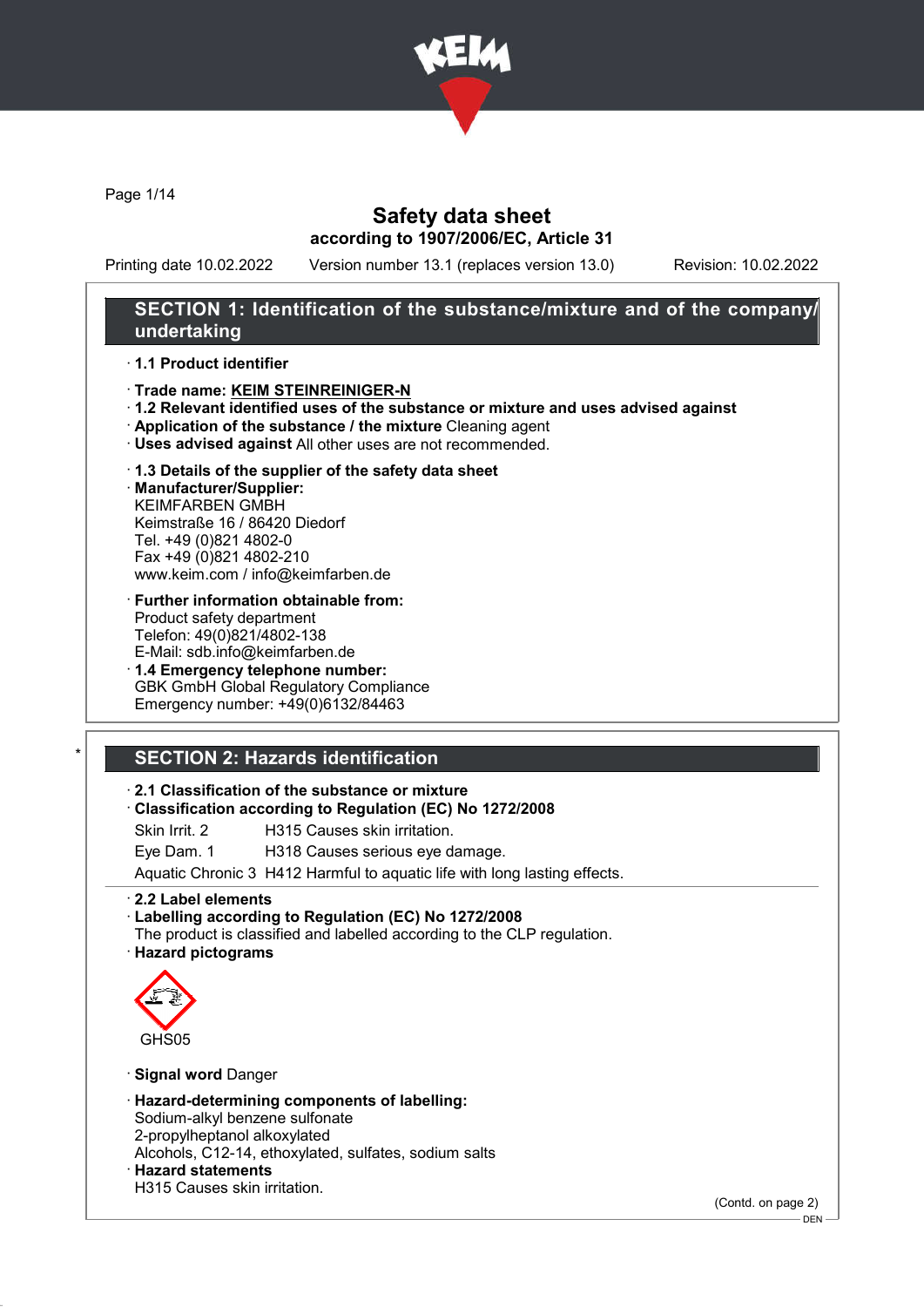

Page 2/14

### Safety data sheet according to 1907/2006/EC, Article 31

Printing date 10.02.2022 Version number 13.1 (replaces version 13.0) Revision: 10.02.2022

DEN

#### Trade name: KEIM STEINREINIGER-N

|                                 | (Contd. of page 1)                                                                         |
|---------------------------------|--------------------------------------------------------------------------------------------|
|                                 | H318 Causes serious eye damage.                                                            |
|                                 | H412 Harmful to aquatic life with long lasting effects.                                    |
| · Precautionary statements      |                                                                                            |
| P <sub>280</sub>                | Wear protective gloves/protective clothing/eye protection/face protection.                 |
| P273                            | Avoid release to the environment.                                                          |
| P264 and the P264 and the P264  | Wash thoroughly after handling.                                                            |
|                                 | P305+P351+P338 IF IN EYES: Rinse cautiously with water for several minutes. Remove contact |
|                                 | lenses, if present and easy to do. Continue rinsing.                                       |
| P315                            | Get immediate medical advice/attention.                                                    |
| P302+P352                       | IF ON SKIN: Wash with plenty of water.                                                     |
| P332+P313                       | If skin irritation occurs: Get medical advice/attention.                                   |
| P362+P364                       | Take off contaminated clothing and wash it before reuse.                                   |
| P <sub>501</sub>                | Dispose of contents/container in accordance with local/regional/national/                  |
|                                 | international regulations.                                                                 |
| $\cdot$ Additional information: |                                                                                            |
|                                 | EUH208 Contains d-limonene. May produce an allergic reaction.                              |
| $\cdot$ 2.3 Other hazards       |                                                                                            |
|                                 | $\cdot$ Results of PBT and vPvB assessment                                                 |
| $\cdot$ PBT: Not applicable     |                                                                                            |

· vPvB: Not applicable

### SECTION 3: Composition/information on ingredients

- · 3.2 Mixtures
- · Description: Surfactant mixture

#### Dangerous components: CAS: 111-90-0 EINECS: 203-919-7 Reg.nr.: 01-2119475105-42- 0000 Diethylene glycol monoethyl ether substance with a Community workplace exposure limit ≥2.5-≤10% EC number: 932-051-8 Reg.nr.: 01-2119565112-48-  $0000$ Sodium-alkyl benzene sulfonate  $\diamond$  Eye Dam. 1, H318;  $\diamond$  Skin Irrit. 2, H315; Aquatic Chronic 3, H412  $5 - 10%$ CAS: 68891-38-3 NLP: 500-234-8 Reg.nr.: 01-2119488639-16 Alcohols, C12-14, ethoxylated, sulfates, sodium salts  $\Leftrightarrow$  Eye Dam. 1, H318;  $\Leftrightarrow$  Skin Irrit. 2, H315; Aquatic Chronic 3, H412  $1 - 5\%$ CAS: 166736-08-9 EC number: 605-450-7 2-propylheptanol alkoxylated **Eye Dam. 1, H318;**  $\circled{}$  **Acute Tox. 4, H302**  $1 - 5%$ CAS: 112-34-5 EINECS: 203-961-6 Index number: 603-096-00-8 Reg.nr.: 01-2119475104-44 2-(2-butoxyethoxy)ethanol  $\circled{}$  Eye Irrit. 2, H319 1-<5% CAS: 5989-27-5 EINECS: 227-813-5 Index number: 601-029-00-7 Reg.nr.: 01-2119529223-47 d-limonene Flam. Liq. 3, H226; ♦ Aquatic Acute 1, H400; Aquatic Chronic 1, H410; Skin Irrit. 2, H315; Skin Sens. 1, H317  $\sqrt{51\%}$ (Contd. on page 3)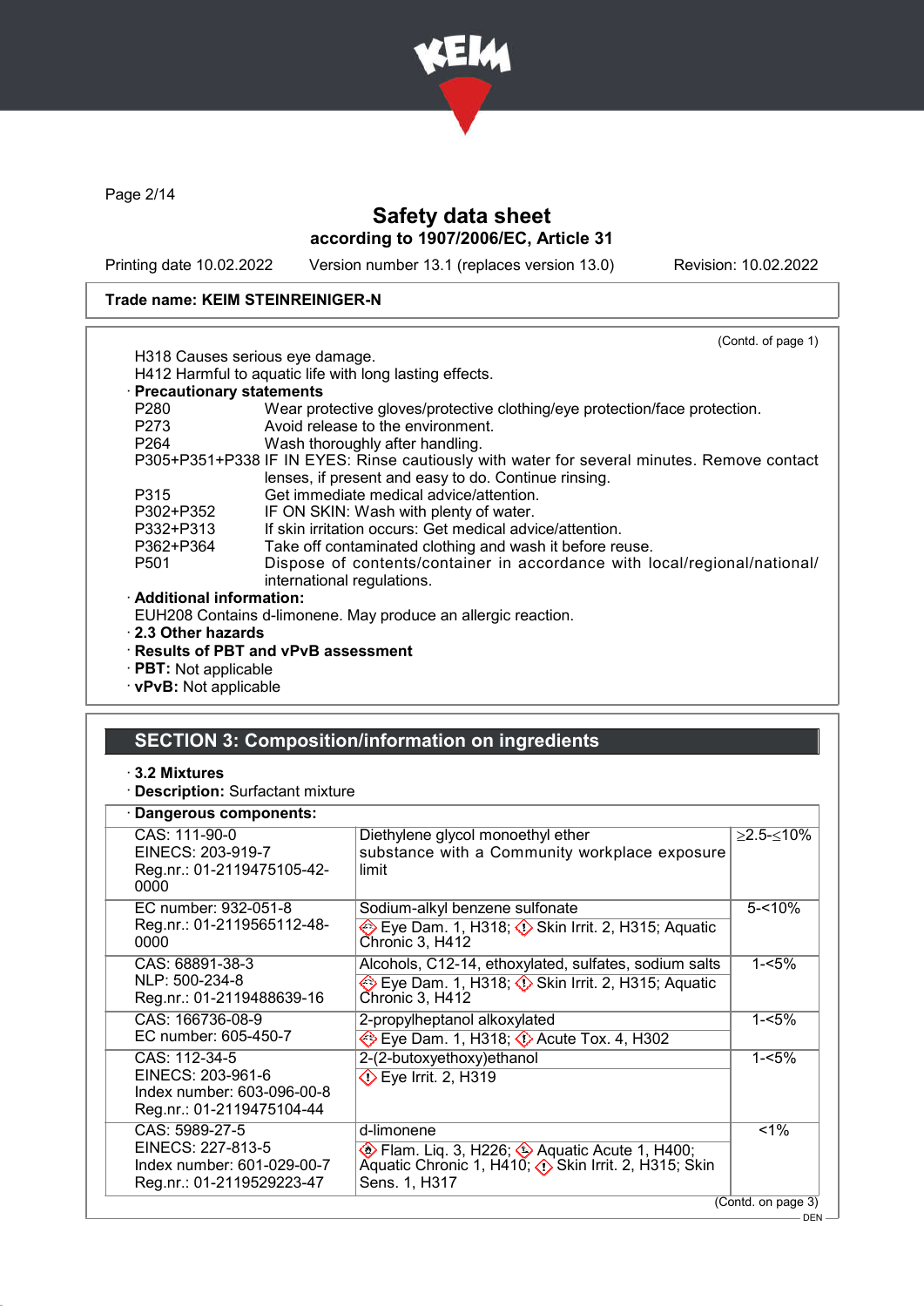

Page 3/14

### Safety data sheet according to 1907/2006/EC, Article 31

Printing date 10.02.2022 Version number 13.1 (replaces version 13.0) Revision: 10.02.2022

### Trade name: KEIM STEINREINIGER-N

(Contd. of page 2) · Additional information: For the wording of the listed hazard phrases refer to section 16.

### SECTION 4: First aid measures

- · 4.1 Description of first aid measures
- General information:

With appearance of symptoms or in cases of doubt seek medical advice .

- When seeing the doctor we suggest to present this safety data sheet.
- · After inhalation: Supply fresh air; consult doctor in case of complaints.
- · After skin contact:

Immediately wash with water and soap and rinse thoroughly.

Do not use solvents or thinners.

If skin irritation continues, consult a doctor.

- · After eye contact: Rinse opened eye for several minutes under running water. Then consult a doctor. · After swallowing:
- Rinse mouth and throat well with water. Do not induce vomiting; call for medical help immediately.

· 4.2 Most important symptoms and effects, both acute and delayed No further relevant information available.

· 4.3 Indication of any immediate medical attention and special treatment needed

No further relevant information available.

### SECTION 5: Firefighting measures

- · 5.1 Extinguishing media
- · Suitable extinguishing agents: Product itself does not burn. Co-ordinate fire-fighting measures to the fire surroundings.
- · 5.2 Special hazards arising from the substance or mixture
- No further relevant information available.
- · 5.3 Advice for firefighters
- · Specila protective equipment: Wear self-contained respiratory protective device.
- · Additional information
- Cool endangered receptacles with water spray.

Dispose of fire debris and contaminated fire fighting water in accordance with official regulations. Collect contaminated fire fighting water separately. It must not enter the sewage system. In case of fire do not breathe smoke, fumes and vapours.

### SECTION 6: Accidental release measures

· 6.1 Personal precautions, protective equipment and emergency procedures

Avoid contact with skin and eyes.

Ensure adequate ventilation

Respect the protection rules (see section 7 a. 8).

Particular danger of slipping on leaked/spilled product.

(Contd. on page 4)

DEN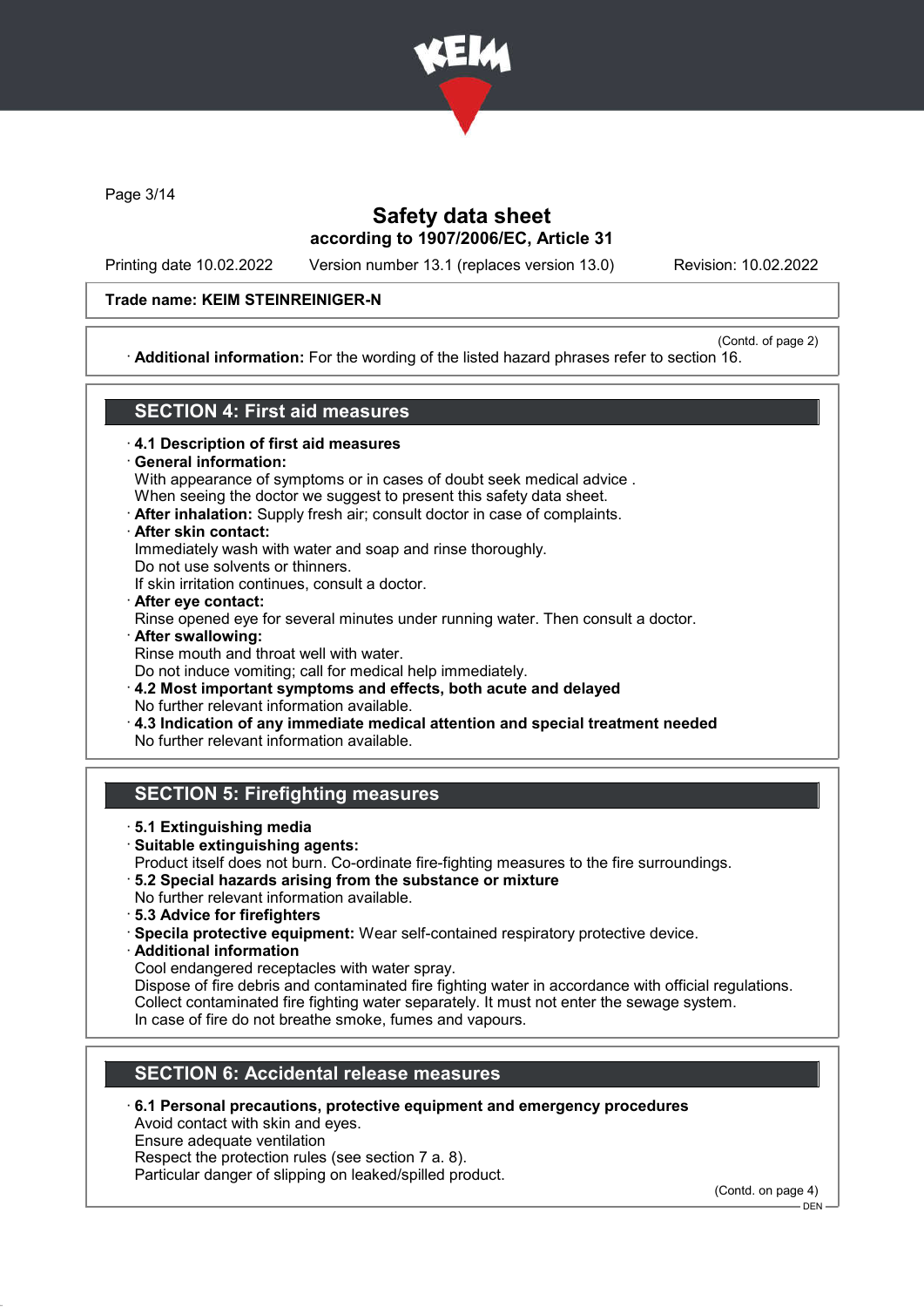

Page 4/14

### Safety data sheet according to 1907/2006/EC, Article 31

Printing date 10.02.2022 Version number 13.1 (replaces version 13.0) Revision: 10.02.2022

(Contd. of page 3)

#### Trade name: KEIM STEINREINIGER-N

#### · 6.2 Environmental precautions:

Do not allow product to reach soil, sewage system or any water course. Follow local governmental rules and regulations. Dilute with plenty of water. · 6.3 Methods and material for containment and cleaning up: Absorb with liquid-binding material (sand, diatomite, acid binders, universal binders, sawdust). Dispose of the material collected according to regulations. Ensure adequate ventilation. Clear contaminated areas thoroughly. 6.4 Reference to other sections See Section 7 for information on safe handling.

See Section 8 for information on personal protection equipment.

See Section 13 for disposal information.

### SECTION 7: Handling and storage

- $\cdot$  7.1 Precautions for safe handling Avoid contact with skin and eyes. Ensure good ventilation/exhaustion at the workplace. Do not inhale aerosols. See item 8 (8.2) for information about suitable protective equipment and technical precautions. Respect the protection rules.
- · Information about fire and explosion protection: The product is not flammable.

No special measures required.

· 7.2 Conditions for safe storage, including any incompatibilities

- · Storage:
- · Requirements to be met by storerooms and receptacles: Store only in unopened original receptacles.

Keep in the original containers in a cool and dry place.

- · Information about storage in one common storage facility: Not required.
- · Further information about storage conditions:
- Protect from frost.
- Protect from heat and direct sunlight.

· Storage class: 12

· 7.3 Specific end use(s) No further relevant information available.

### SECTION 8: Exposure controls/personal protection

· 8.1 Control parameters

· Ingredients with limit values that require monitoring at the workplace:

#### 111-90-0 Diethylene glycol monoethyl ether

AGW (Germany) Long-term value: 35 mg/m<sup>3</sup>, 6 ppm 2(I);AGS, Y, 11

(Contd. on page 5)

 $-$  DEN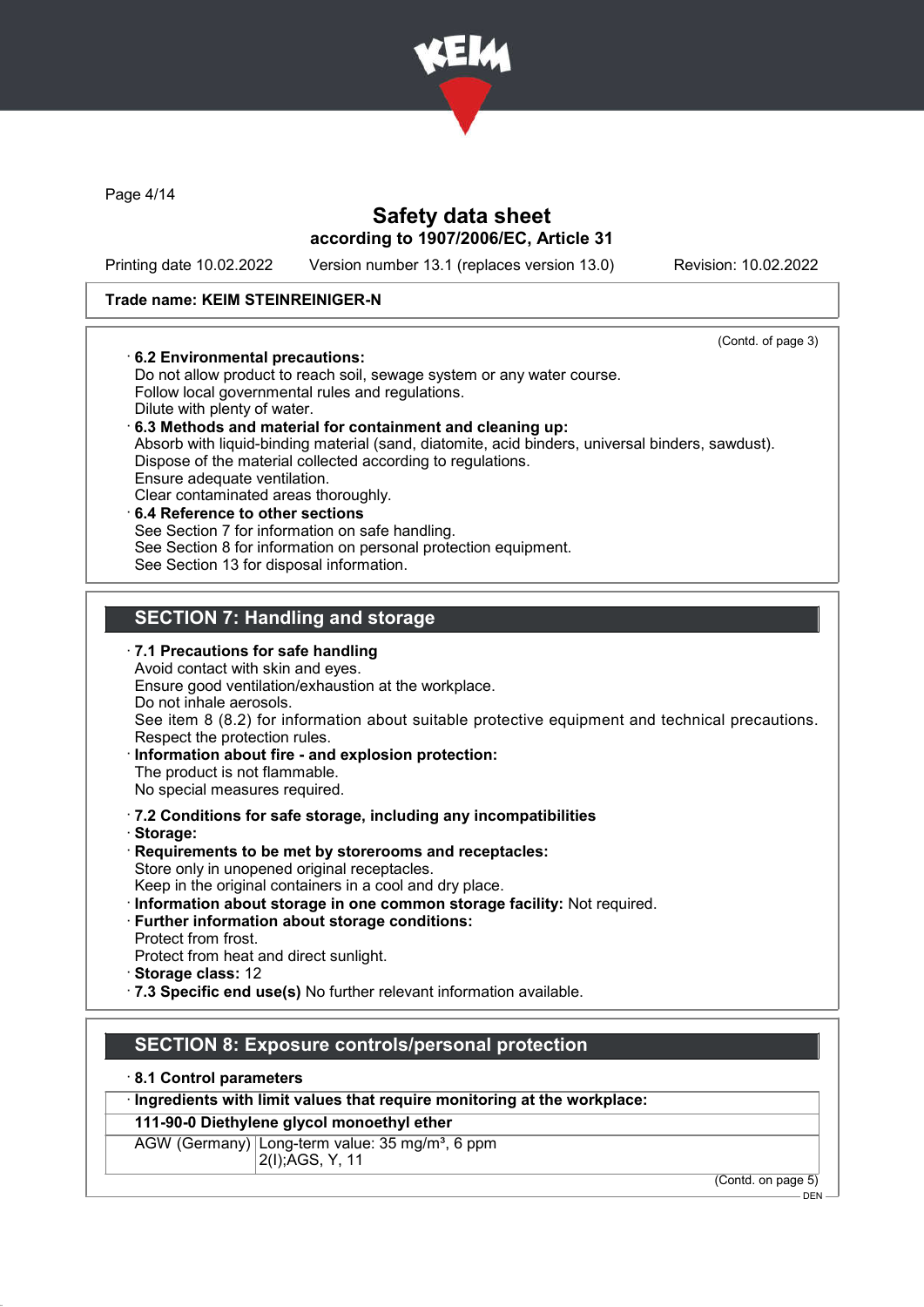

Page 5/14

## Safety data sheet according to 1907/2006/EC, Article 31

Printing date 10.02.2022 Version number 13.1 (replaces version 13.0) Revision: 10.02.2022

### Trade name: KEIM STEINREINIGER-N

|                                                                                           | 112-34-5 2-(2-butoxyethoxy)ethanol                                                                                                      |                                                            |                                          |
|-------------------------------------------------------------------------------------------|-----------------------------------------------------------------------------------------------------------------------------------------|------------------------------------------------------------|------------------------------------------|
|                                                                                           | AGW (Germany) Long-term value: 67 mg/m <sup>3</sup> , 10 ppm<br>1.5(I); EU, DFG, Y, 11                                                  |                                                            |                                          |
|                                                                                           | 5989-27-5 d-limonene                                                                                                                    |                                                            |                                          |
|                                                                                           | AGW (Germany) Long-term value: 28 mg/m <sup>3</sup> , 5 ppm<br>4(II); DFG, H, Sh, Y                                                     |                                                            |                                          |
|                                                                                           | 52-51-7 bronopol (INN)                                                                                                                  |                                                            |                                          |
|                                                                                           | MAK (Germany)   vgl. Abschn. IIb und Xc                                                                                                 |                                                            |                                          |
| $\cdot$ DNELs                                                                             |                                                                                                                                         |                                                            |                                          |
|                                                                                           | Sodium-alkyl benzene sulfonate                                                                                                          |                                                            |                                          |
| Oral                                                                                      | Long-term - systemic effects 0.425 mg/kg bw/day (consumer)                                                                              |                                                            |                                          |
| Dermal                                                                                    | Long-term - systemic effects 85 mg/kg bw/day (worker)                                                                                   |                                                            |                                          |
|                                                                                           | Long-term - systemic effects 42.5 mg/kg bw/day (consumer)                                                                               |                                                            |                                          |
|                                                                                           | Inhalative   Long-term - systemic effects   6 mg/m <sup>3</sup> (worker)                                                                |                                                            |                                          |
| Long-term - systemic effects   1.5 mg/m <sup>3</sup> (consumer)                           |                                                                                                                                         |                                                            |                                          |
|                                                                                           | 68891-38-3 Alcohols, C12-14, ethoxylated, sulfates, sodium salts                                                                        |                                                            |                                          |
| Oral                                                                                      | Long-term - systemic effects 15 mg/kg bw/day (consumer)                                                                                 |                                                            |                                          |
| Dermal                                                                                    |                                                                                                                                         | Long-term - systemic effects 2,750 mg/kg bw/day (worker)   |                                          |
|                                                                                           |                                                                                                                                         | Long-term - systemic effects 1,650 mg/kg bw/day (consumer) |                                          |
|                                                                                           | Inhalative Long-term - systemic effects $175$ mg/m <sup>3</sup> (worker)<br>Long-term - systemic effects $52 \text{ mg/m}^3$ (consumer) |                                                            |                                          |
|                                                                                           |                                                                                                                                         |                                                            |                                          |
|                                                                                           | 112-34-5 2-(2-butoxyethoxy)ethanol                                                                                                      |                                                            |                                          |
| Dermal                                                                                    | Long-term - systemic effects 83 mg/kg bw/day (worker)                                                                                   |                                                            |                                          |
|                                                                                           | Inhalative Acute - local effects                                                                                                        |                                                            | 101.2 mg/m $3$ (worker)                  |
| Long-term - systemic effects 67.5 mg/m <sup>3</sup> (worker)<br>Long-term - local effects |                                                                                                                                         |                                                            |                                          |
|                                                                                           |                                                                                                                                         |                                                            | 67.5 mg/m <sup>3</sup> (worker)          |
|                                                                                           | 5989-27-5 d-limonene                                                                                                                    |                                                            |                                          |
|                                                                                           | Inhalative Long-term - systemic effects $33.3 \text{ mg/m}^3$ (worker)                                                                  |                                                            |                                          |
| $\cdot$ PNECs                                                                             |                                                                                                                                         |                                                            |                                          |
|                                                                                           | Sodium-alkyl benzene sulfonate                                                                                                          |                                                            |                                          |
|                                                                                           | Aquatic compartment - freshwater                                                                                                        |                                                            | 0.268 mg/l (freshwater)                  |
|                                                                                           | Aquatic compartment - marine water                                                                                                      |                                                            | 0.0268 mg/l (marine water)               |
|                                                                                           | Aquatic compartment - sediment in freshwater                                                                                            |                                                            | 8.1 mg/kg sed dw (sediment fresh water)  |
| Aquatic compartment - sediment in marine<br>water                                         |                                                                                                                                         |                                                            | 8.1 mg/kg sed dw (sediment marine water) |
|                                                                                           | Terrestrial compartment - soil                                                                                                          |                                                            | 35 mg/kg dw (soil)                       |
|                                                                                           | Sewage treatment plant                                                                                                                  |                                                            | 5.6 mg/l (sewage treatment plant)        |
|                                                                                           | 68891-38-3 Alcohols, C12-14, ethoxylated, sulfates, sodium salts                                                                        |                                                            |                                          |
|                                                                                           | Aquatic compartment - freshwater                                                                                                        |                                                            | 0.24 mg/l (freshwater)                   |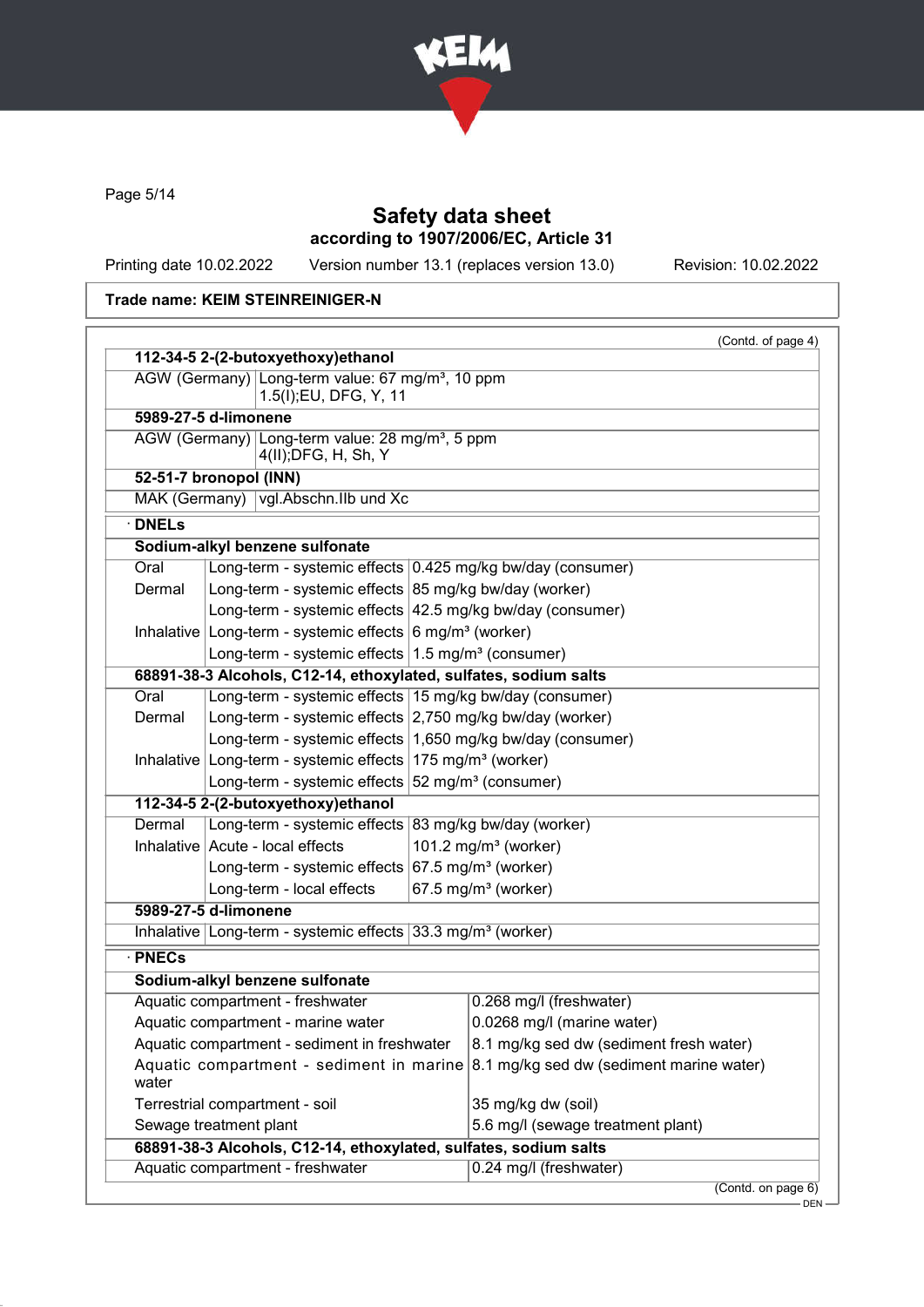

Page 6/14

### Safety data sheet according to 1907/2006/EC, Article 31

Printing date 10.02.2022 Version number 13.1 (replaces version 13.0) Revision: 10.02.2022

### Trade name: KEIM STEINREINIGER-N

|                                                                                                                                                                                                                                                                                                                                                                                                                                                          | (Contd. of page 5)<br>0.024 mg/l (marine water)                                                                                                                                                                                                                                                                    |
|----------------------------------------------------------------------------------------------------------------------------------------------------------------------------------------------------------------------------------------------------------------------------------------------------------------------------------------------------------------------------------------------------------------------------------------------------------|--------------------------------------------------------------------------------------------------------------------------------------------------------------------------------------------------------------------------------------------------------------------------------------------------------------------|
| Aquatic compartment - marine water<br>Aquatic compartment - sediment in freshwater                                                                                                                                                                                                                                                                                                                                                                       | 0.9168 mg/kg sed dw (sediment fresh water)                                                                                                                                                                                                                                                                         |
| Aquatic compartment - sediment in marine 0.09168 mg/kg sed dw (sediment marine water)                                                                                                                                                                                                                                                                                                                                                                    |                                                                                                                                                                                                                                                                                                                    |
| water                                                                                                                                                                                                                                                                                                                                                                                                                                                    |                                                                                                                                                                                                                                                                                                                    |
| Terrestrial compartment - soil                                                                                                                                                                                                                                                                                                                                                                                                                           | 7.5 mg/kg dw (soil)                                                                                                                                                                                                                                                                                                |
| 112-34-5 2-(2-butoxyethoxy)ethanol                                                                                                                                                                                                                                                                                                                                                                                                                       |                                                                                                                                                                                                                                                                                                                    |
| Aquatic compartment - freshwater                                                                                                                                                                                                                                                                                                                                                                                                                         | 1.1 mg/l (freshwater)                                                                                                                                                                                                                                                                                              |
| Aquatic compartment - marine water                                                                                                                                                                                                                                                                                                                                                                                                                       | 0.11 mg/l (marine water)                                                                                                                                                                                                                                                                                           |
| Aquatic compartment - water, intermittent 11 mg/l (freshwater)<br>releases                                                                                                                                                                                                                                                                                                                                                                               |                                                                                                                                                                                                                                                                                                                    |
| Aquatic compartment - sediment in freshwater                                                                                                                                                                                                                                                                                                                                                                                                             | 4.4 mg/kg sed dw (sediment fresh water)                                                                                                                                                                                                                                                                            |
| Aquatic compartment - sediment in marine<br>water                                                                                                                                                                                                                                                                                                                                                                                                        | 0.44 mg/kg sed dw (sediment marine water)                                                                                                                                                                                                                                                                          |
| Terrestrial compartment - soil                                                                                                                                                                                                                                                                                                                                                                                                                           | 0.32 mg/kg dw (soil)                                                                                                                                                                                                                                                                                               |
| Sewage treatment plant                                                                                                                                                                                                                                                                                                                                                                                                                                   | 200 mg/l (sewage treatment plant)                                                                                                                                                                                                                                                                                  |
| 5989-27-5 d-limonene                                                                                                                                                                                                                                                                                                                                                                                                                                     |                                                                                                                                                                                                                                                                                                                    |
| Aquatic compartment - freshwater                                                                                                                                                                                                                                                                                                                                                                                                                         | 0.0054 mg/l (freshwater)                                                                                                                                                                                                                                                                                           |
| Aquatic compartment - marine water                                                                                                                                                                                                                                                                                                                                                                                                                       | 0.00054 mg/l (marine water)                                                                                                                                                                                                                                                                                        |
| Aquatic compartment - sediment in freshwater                                                                                                                                                                                                                                                                                                                                                                                                             | 1.32 mg/kg sed dw (sediment fresh water)                                                                                                                                                                                                                                                                           |
| Aquatic compartment - sediment in marine<br>water                                                                                                                                                                                                                                                                                                                                                                                                        | 0.13 mg/kg sed dw (sediment marine water)                                                                                                                                                                                                                                                                          |
| Terrestrial compartment - soil                                                                                                                                                                                                                                                                                                                                                                                                                           | 0.262 mg/kg dw (soil)                                                                                                                                                                                                                                                                                              |
|                                                                                                                                                                                                                                                                                                                                                                                                                                                          |                                                                                                                                                                                                                                                                                                                    |
| Oral secondary poisoning                                                                                                                                                                                                                                                                                                                                                                                                                                 | 3.33 mg/kg food (not specified)                                                                                                                                                                                                                                                                                    |
|                                                                                                                                                                                                                                                                                                                                                                                                                                                          |                                                                                                                                                                                                                                                                                                                    |
| · Additional information: The lists valid during the making were used as basis.<br>8.2 Exposure controls<br>· Individual protection measures, such as personal protective equipment<br>· General protective and hygienic measures:<br>Avoid contact with the eyes and skin.<br>Do not inhale aerosols.<br>Wash hands before breaks and at the end of work.<br>Immediately remove all soiled and contaminated clothing.<br><b>Respiratory protection:</b> |                                                                                                                                                                                                                                                                                                                    |
| Use suitable respiratory protective device only when aerosol or mist is formed.<br>Combination filter A/P<br><b>Hand protection Protective gloves</b>                                                                                                                                                                                                                                                                                                    |                                                                                                                                                                                                                                                                                                                    |
| <b>Material of gloves</b><br>suitable material e.g.:                                                                                                                                                                                                                                                                                                                                                                                                     |                                                                                                                                                                                                                                                                                                                    |
| Nitrile impregnated cotton-gloves                                                                                                                                                                                                                                                                                                                                                                                                                        |                                                                                                                                                                                                                                                                                                                    |
| Nitrile rubber, NBR                                                                                                                                                                                                                                                                                                                                                                                                                                      |                                                                                                                                                                                                                                                                                                                    |
| Recommended thickness of the material: $\geq 0.5$ mm<br>to be checked prior to the application.                                                                                                                                                                                                                                                                                                                                                          | The selection of the suitable gloves does not only depend on the material, but also on further marks<br>of quality and varies from manufacturer to manufacturer. As the product is a preparation of several<br>substances, the resistance of the glove material can not be calculated in advance and has therefore |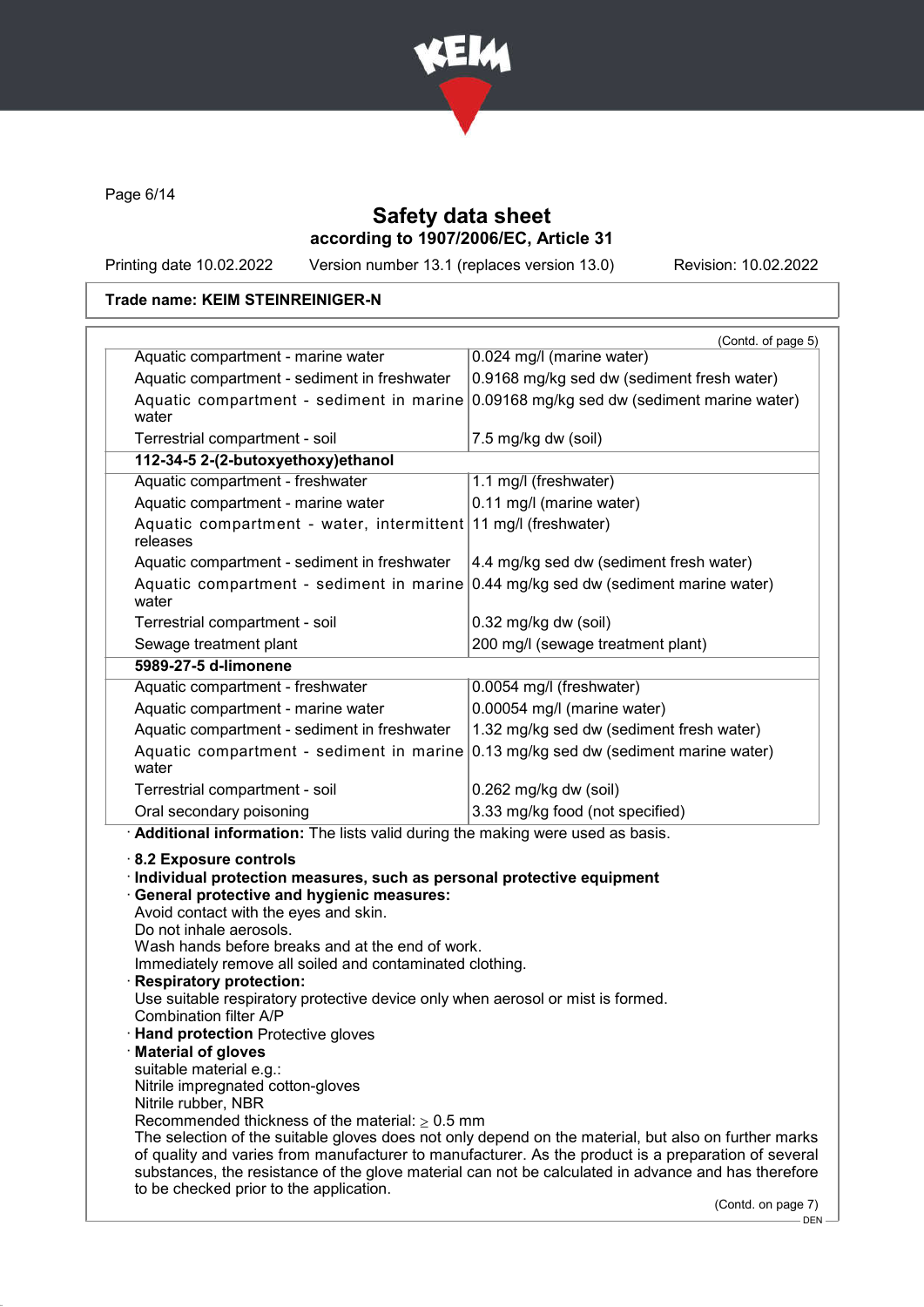

Page 7/14

### Safety data sheet according to 1907/2006/EC, Article 31

Printing date 10.02.2022 Version number 13.1 (replaces version 13.0) Revision: 10.02.2022

#### Trade name: KEIM STEINREINIGER-N

(Contd. of page 6)

· Penetration time of glove material

Value for the permeation: level  $\geq 6$  (480 min)

The determined penetration times according to EN 16523-1:2015 are not performed under practical conditions. Therefore a maximum wearing time, which corresponds to 50% of the penetration time, is recommended.

The exact break trough time has to be found out by the manufacturer of the protective gloves and has to be observed.

- · Eye/face protection Tightly sealed goggles
- · Body protection: Protective work clothing
- · Environmental exposure controls
- See Section 12 and 6.2

No further relevant information available.

# SECTION 9: Physical and chemical properties

| 9.1 Information on basic physical and chemical properties |                                                                                 |
|-----------------------------------------------------------|---------------------------------------------------------------------------------|
| <b>General Information</b>                                |                                                                                 |
| · Colour:                                                 | transparent green                                                               |
| · Odour:                                                  | citrus-like                                                                     |
| Odour threshold:                                          | Not determined                                                                  |
| · Melting point/freezing point:                           | Not determined                                                                  |
| <b>Boiling point or initial boiling point and</b>         |                                                                                 |
| boiling range                                             | Not determined                                                                  |
| · Flammability                                            | Not applicable                                                                  |
| <b>Lower and upper explosion limit</b>                    |                                                                                 |
| · Lower:                                                  | Not applicable                                                                  |
| · Upper:                                                  | Not determined                                                                  |
| · Flash point:                                            | Not applicable                                                                  |
| · Auto-ignition temperature:                              | Product is not selfigniting.                                                    |
| · Decomposition temperature:                              | Not determined                                                                  |
| $\cdot$ pH at 20 $\degree$ C                              | $7.4*$                                                                          |
| · Viscosity:                                              |                                                                                 |
| <b>Kinematic viscosity</b>                                | Not determined                                                                  |
| Dynamic at 20 °C:                                         | 29* mPas                                                                        |
| · Solubility                                              |                                                                                 |
| · water:                                                  | <b>Miscible</b>                                                                 |
| · Partition coefficient n-octanol/water (log              |                                                                                 |
| value)                                                    | Not applicable                                                                  |
| · Vapour pressure:                                        | Not determined.                                                                 |
| · Density and/or relative density                         |                                                                                 |
| · Density at 20 °C:                                       | 1.0-1.1 $*$ g/cm <sup>3</sup>                                                   |
| · Relative density                                        | Not determined                                                                  |
| · Vapour density                                          | Not applicable.                                                                 |
| ⋅ 9.2 Other information                                   | * The values are for freshly produced material<br>and may change with the time. |

(Contd. on page 8)

 $-$  DEN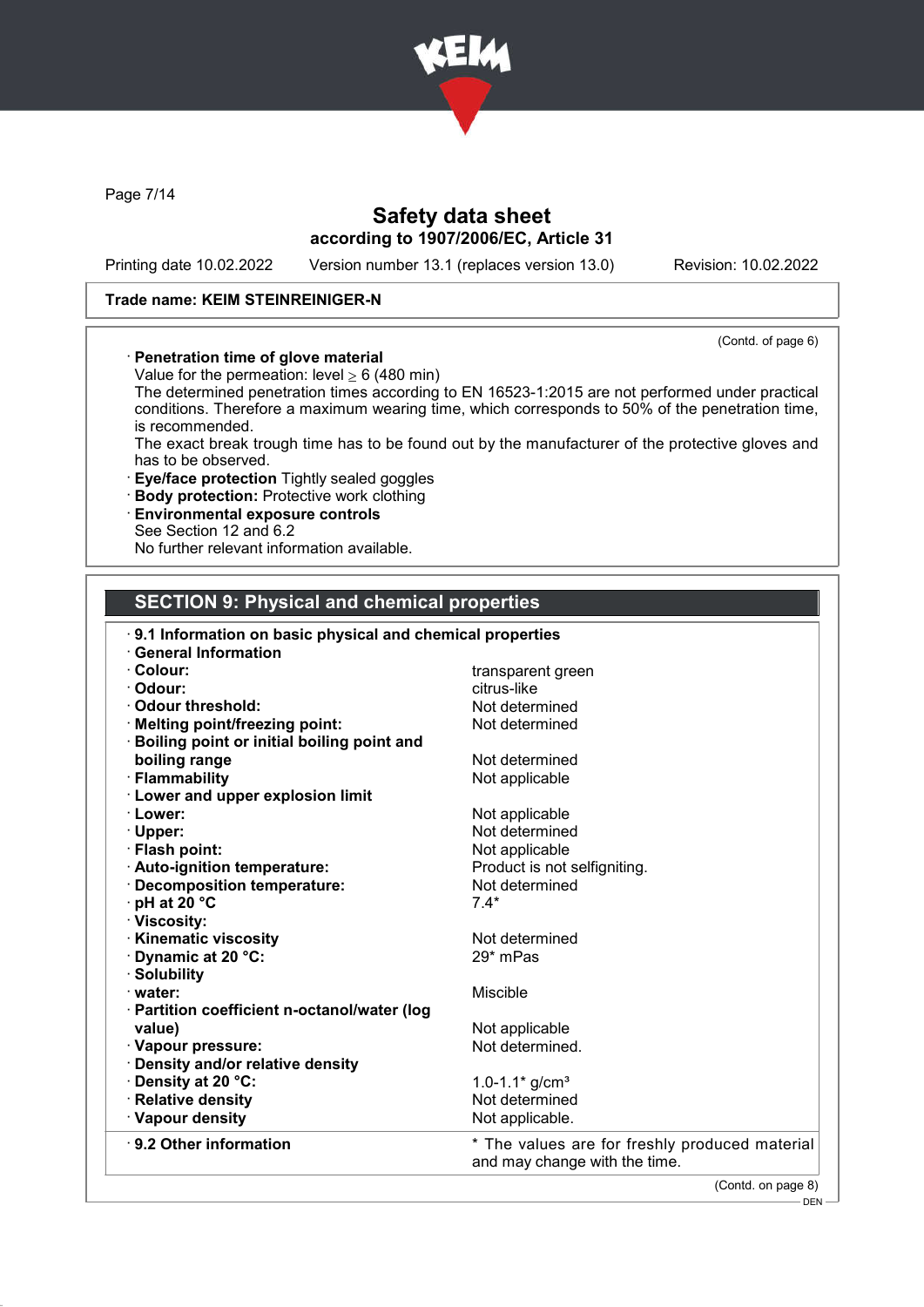

Page 8/14

### Safety data sheet according to 1907/2006/EC, Article 31

Printing date 10.02.2022 Version number 13.1 (replaces version 13.0) Revision: 10.02.2022

#### Trade name: KEIM STEINREINIGER-N

|                                               | (Contd. of page 7)                            |
|-----------------------------------------------|-----------------------------------------------|
| · Appearance:                                 |                                               |
| $\cdot$ Form:                                 | <b>Fluid</b>                                  |
| Important information on protection of health |                                               |
| and environment, and on safety.               |                                               |
| · Ignition temperature:                       | Not determined                                |
| <b>Explosive properties:</b>                  | Product does not present an explosion hazard. |
| Change in condition                           |                                               |
| · Softening point/range                       |                                               |
| Oxidising properties:                         | Not applicable                                |
| <b>Evaporation rate</b>                       | Not applicable.                               |
| Information with regard to physical hazard    |                                               |
| classes                                       |                                               |
| · Explosives                                  | Void                                          |
| · Flammable gases                             | Void                                          |
| · Aerosols                                    | Void                                          |
| Oxidising gases                               | Void                                          |
| · Gases under pressure                        | Void                                          |
| · Flammable liquids                           | Void                                          |
| · Flammable solids                            | Void                                          |
| $\cdot$ Self-reactive substances and mixtures | Void                                          |
| · Pyrophoric liquids                          | Void                                          |
| · Pyrophoric solids                           | Void                                          |
| · Self-heating substances and mixtures        | Void                                          |
| · Substances and mixtures, which emit         |                                               |
| flammable gases in contact with water         | Void                                          |
| <b>Oxidising liquids</b>                      | Void                                          |
| <b>Oxidising solids</b>                       | Void                                          |
| Organic peroxides                             | Void                                          |
| Corrosive to metals                           | Void                                          |
| <b>Desensitised explosives</b>                | Void                                          |

### SECTION 10: Stability and reactivity

· 10.1 Reactivity No further relevant information available.

· 10.2 Chemical stability Stable under normal conditions of storage and use.

- · Thermal decomposition / conditions to be avoided:
- No decomposition if used according to specifications.
- · 10.3 Possibility of hazardous reactions No dangerous reactions known.
- · 10.4 Conditions to avoid No further relevant information available.
- · 10.5 Incompatible materials: No further relevant information available.
- · 10.6 Hazardous decomposition products:
- In case of fire, the following can be released: Carbon oxides (COx)

(Contd. on page 9)

<sup>–&</sup>lt;br>— DEN -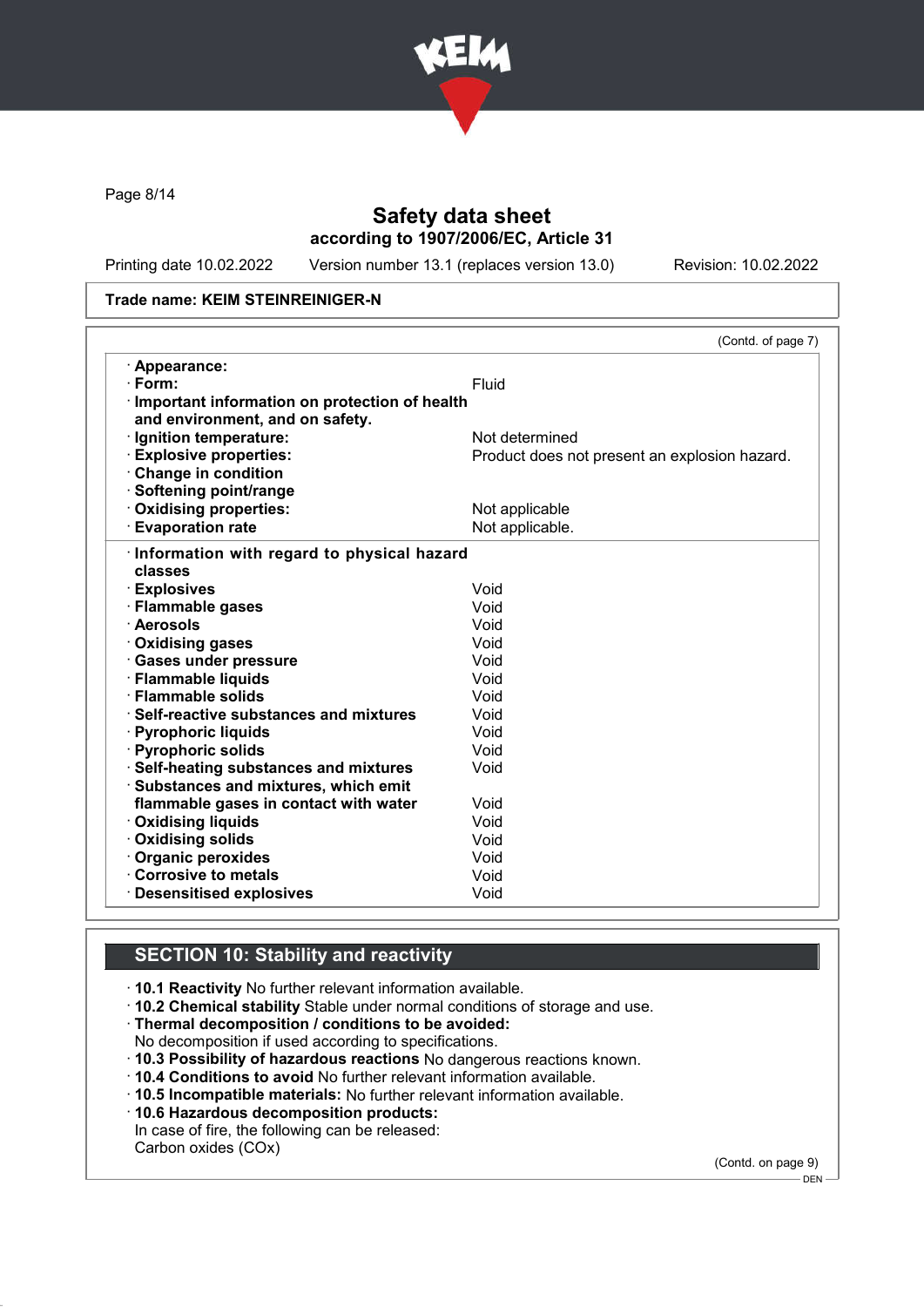

Page 9/14

### Safety data sheet according to 1907/2006/EC, Article 31

Printing date 10.02.2022 Version number 13.1 (replaces version 13.0) Revision: 10.02.2022

#### Trade name: KEIM STEINREINIGER-N

(Contd. of page 8)

No hazardous decomposition products if stored and handled as prescribed.

### SECTION 11: Toxicological information

· 11.1 Information on hazard classes as defined in Regulation (EC) No 1272/2008

· Acute toxicity Based on available data, the classification criteria are not met.

· LD/LC50 values relevant for classification:

#### 111-90-0 Diethylene glycol monoethyl ether

Oral LD50 5,500 mg/kg (rat)

Dermal  $LD50/8,500$  mg/kg (rabbit)

Sodium-alkyl benzene sulfonate

Oral LD50 2,000-5,000 mg/kg (rat) (OECD 401)

Dermal LD50 >2,000 mg/kg (rat) (OECD 402)

### 68891-38-3 Alcohols, C12-14, ethoxylated, sulfates, sodium salts

Oral LD50 4,100 mg/kg (rat) (OECD 401)

Dermal LD50 >2,000 mg/kg (rat) (OECD 402)

# 166736-08-9 2-propylheptanol alkoxylated

Oral LD50 500 mg/kg (rat) (OECD 423)

# 112-34-5 2-(2-butoxyethoxy)ethanol

Oral LD50 2,410 mg/kg (mouse)

# Dermal  $LD50/2,764$  mg/kg (rabbit)

# 5989-27-5 d-limonene

Oral LD50 >2,000 mg/kg (rat)

Dermal  $|LD50| > 5,000$  mg/kg (rabbit)

Skin corrosion/irritation Has de-greasing effect on skin.

#### Serious eye damage/irritation

Causes serious eye damage.

· during inhalation: Irritant effect possible.

· during swallowing: Irritant effect possible

· Respiratory or skin sensitisation Contains d-Limonen. May produce an allergic reaction.

· Germ cell mutagenicity Based on available data, the classification criteria are not met.

· Carcinogenicity Based on available data, the classification criteria are not met.

· Reproductive toxicity Based on available data, the classification criteria are not met.

· STOT-single exposure Based on available data, the classification criteria are not met.

· STOT-repeated exposure Based on available data, the classification criteria are not met.

· Aspiration hazard Based on available data, the classification criteria are not met.

· Other information (about experimental toxicology):

Experimental analysis are not available.

The product was not tested. The statements on toxicology have been derived from the properties of the individual components.

· Subacute to chronic toxicity:

· CMR effects (carcinogenity, mutagenicity and toxicity for reproduction) Not applicable

(Contd. on page 10)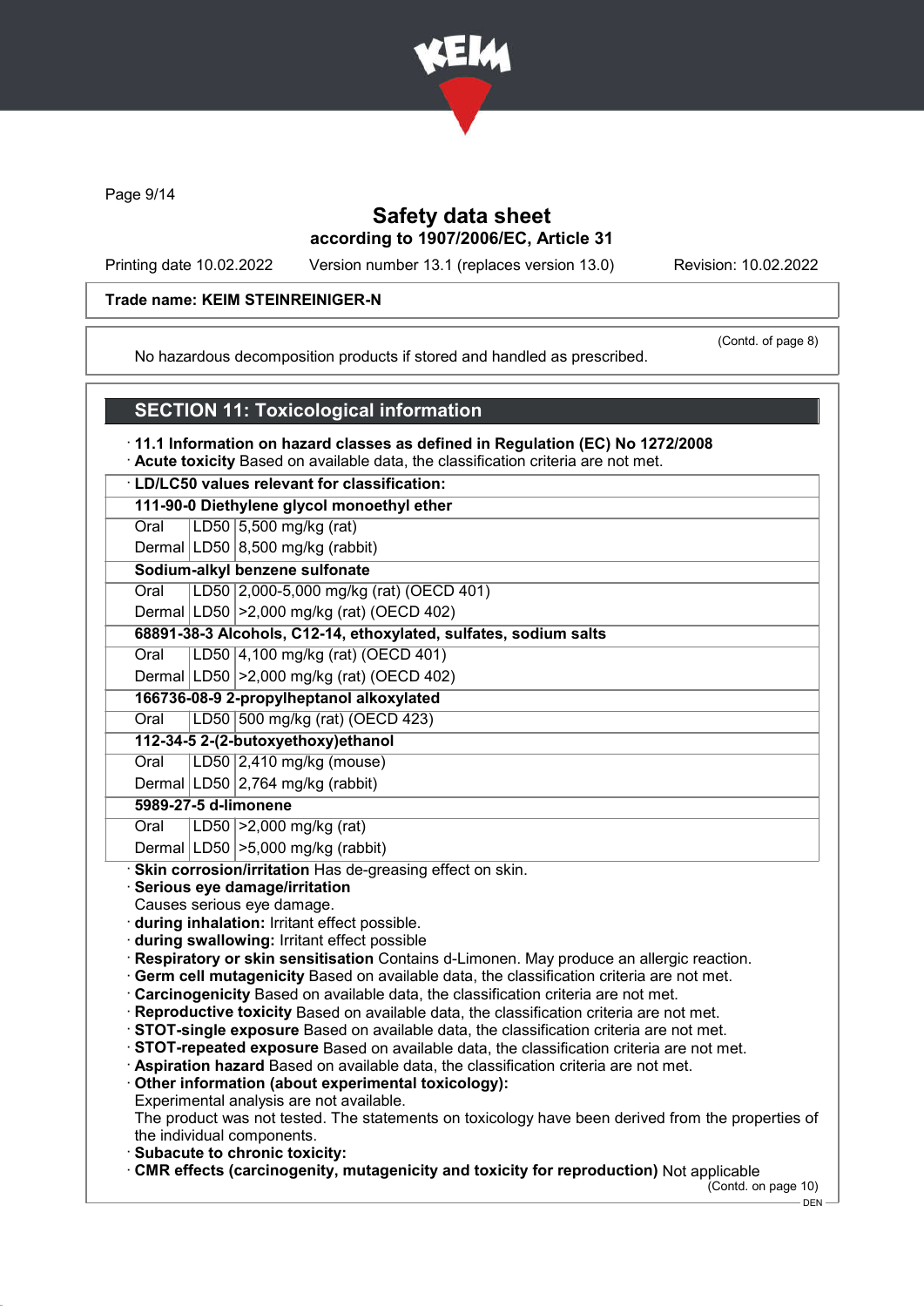

Page 10/14

## Safety data sheet according to 1907/2006/EC, Article 31

Printing date 10.02.2022 Version number 13.1 (replaces version 13.0) Revision: 10.02.2022

(Contd. of page 9)

#### Trade name: KEIM STEINREINIGER-N

#### · 11.2 Information on other hazards

· Endocrine disrupting properties

None of the ingredients is listed.

| <b>SECTION 12: Ecological information</b>                                       |  |
|---------------------------------------------------------------------------------|--|
| $\cdot$ 12.1 Toxicity                                                           |  |
| · Aquatic toxicity:                                                             |  |
| Harmful to aquatic organisms.                                                   |  |
| May cause long-term adverse effects in the aquatic environment.                 |  |
| Sodium-alkyl benzene sulfonate                                                  |  |
| EC 50/48h  >1-10 mg/l (daphnia) (OECD 202)                                      |  |
| ErC50/72h   > 10-100 mg/l (algae) (OECD 201)                                    |  |
| LC 50/96 h $ >1-10$ mg/l (fish) (OECD 203)                                      |  |
| 68891-38-3 Alcohols, C12-14, ethoxylated, sulfates, sodium salts                |  |
| <b>NOEC</b><br>0.27 mg/l (daphnia) (21d)                                        |  |
| EC 50/48h   7.2 mg/l (daphnia) (OECD 202)                                       |  |
| LC 50/96 h $ 7.1 \text{ mg/l}$ (fish) (OECD 203)                                |  |
| ErC <sub>50</sub><br>7.5 mg/l (algae) (96h)                                     |  |
| 166736-08-9 2-propylheptanol alkoxylated                                        |  |
| EC 50/48h  >1-10 mg/l (daphnia) (OECD 202)                                      |  |
| LC 50/96 h $ >$ 10-100 mg/l (fish) (OECD 203)                                   |  |
| 112-34-5 2-(2-butoxyethoxy)ethanol                                              |  |
| EC 50/48h   > 100 mg/l (daphnia)                                                |  |
| $Erc50/72h$ >100 mg/l (algae)                                                   |  |
| LC 50/96 h $ 1,300$ mg/l (fish)                                                 |  |
| ErC50<br>>100 mg/l (algae) (96h)                                                |  |
| 5989-27-5 d-limonene                                                            |  |
| <b>NOEC</b><br>4 mg/l (algae)                                                   |  |
| EC 50/48h 0.307 mg/l (daphnia) (OECD 202)                                       |  |
| ErC50/72h $ 0.32 \text{ mg/l}$ (algae) (OECD 201)                               |  |
| LC 50/96 h $(0.7 \text{ mg/l} \text{ (fish)} \text{ (OECD 203)}$                |  |
| · 12.2 Persistence and degradability No further relevant information available. |  |
| · 12.3 Bioaccumulative potential No further relevant information available.     |  |
| <b>Log POW</b>                                                                  |  |
| 5989-27-5 d-limonene 4,23                                                       |  |
| 12.4 Mobility in soil No further relevant information available.                |  |

· 12.5 Results of PBT and vPvB assessment

· PBT: Not applicable

· vPvB: Not applicable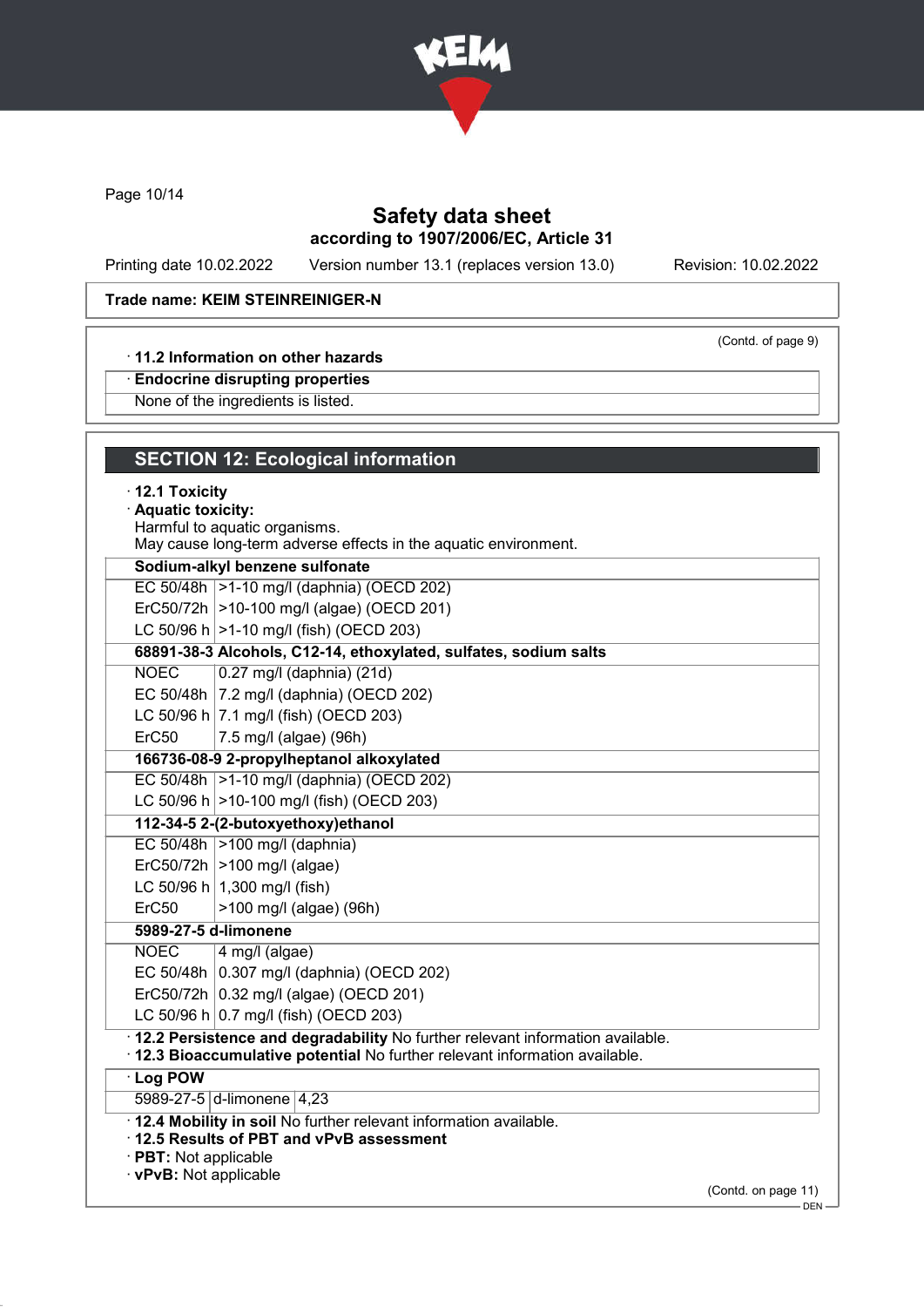

Page 11/14

### Safety data sheet according to 1907/2006/EC, Article 31

Printing date 10.02.2022 Version number 13.1 (replaces version 13.0) Revision: 10.02.2022

#### Trade name: KEIM STEINREINIGER-N

(Contd. of page 10)

- · 12.6 Endocrine disrupting properties
- The product does not contain substances with endocrine disrupting properties.
- · 12.7 Other adverse effects
- · Additional ecological information:
- · AOX-indication:

According to our standard of knowledge the product does not contain any organic bounded halogen. The product has no influence on the waste water's AOX-value.

· According to the formulation contains the following heavy metals and compounds from the EU guideline NO. 2006/11/EC:

According to our current data base the product does not consist of any heavy metals or substances of EU-directives 76/464/EWG.

#### General notes:

At present there are no ecotoxicological assessments.

The product contains materials that are harmful to the environment.

Harmful to aquatic organisms

Do not allow product to reach ground water, water course or sewage system.

Water hazard class 2 (German Regulation) (Self-assessment): hazardous for water

### SECTION 13: Disposal considerations

· 13.1 Waste treatment methods

#### **Recommendation**

Disposal must be made according to official regulations.

Must not be disposed with household garbage. Do not allow product to reach sewage system.

#### European waste catalogue

07 06 99 wastes not otherwise specified

· Uncleaned packaging:

· Recommendation: Disposal must be made according to official regulations.

· Recommended cleansing agents: Water, if necessary with cleansing agents.

| 14.1 UN number or ID number     |      |  |
|---------------------------------|------|--|
| · ADR, IMDG, IATA               | Void |  |
| 14.2 UN proper shipping name    |      |  |
| · ADR, IMDG, IATA               | Void |  |
| 14.3 Transport hazard class(es) |      |  |
| · ADR, IMDG, IATA               |      |  |
| · Class                         | Void |  |
| 14.4 Packing group              |      |  |
| · ADR, IMDG, IATA               | Void |  |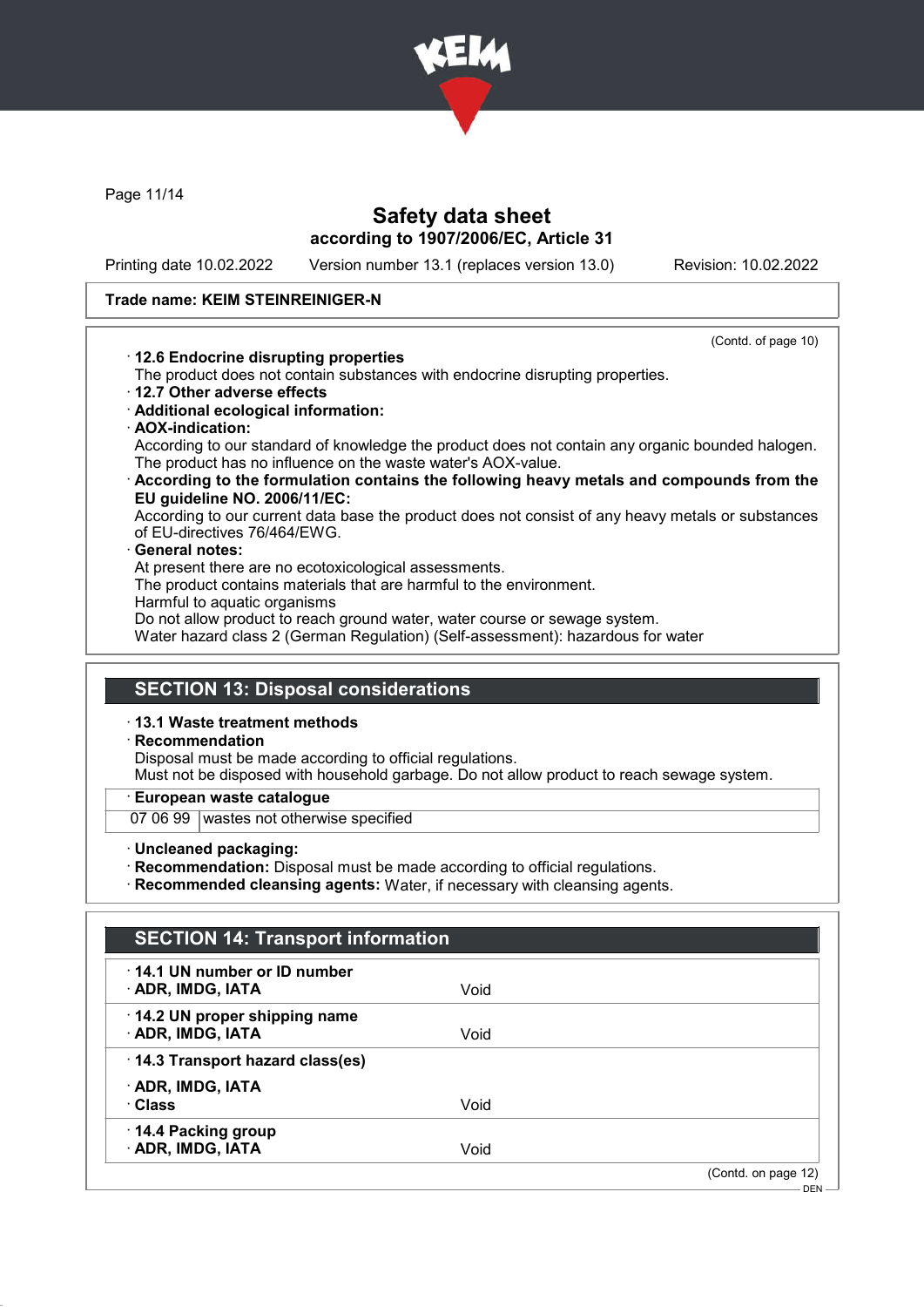

Page 12/14

### Safety data sheet according to 1907/2006/EC, Article 31

Printing date 10.02.2022 Version number 13.1 (replaces version 13.0) Revision: 10.02.2022

#### Trade name: KEIM STEINREINIGER-N

|                                                                        | (Contd. of page 11)                                           |
|------------------------------------------------------------------------|---------------------------------------------------------------|
| 14.5 Environmental hazards:<br>· Marine pollutant:                     | No                                                            |
| 14.6 Special precautions for user                                      | Not applicable                                                |
| 14.7 Maritime transport in bulk according to<br><b>IMO instruments</b> | Not applicable                                                |
| · Transport/Additional information:                                    | No dangerous good in sense of these transport<br>regulations. |
| · UN "Model Regulation":                                               | Void                                                          |

### SECTION 15: Regulatory information

- · 15.1 Safety, health and environmental regulations/legislation specific for the substance or mixture
- · Labelling according to Regulation (EC) No 1272/2008 For information on labelling please refer to section 2 of this document.
- · Directive 2012/18/EU

· Named dangerous substances - ANNEX I None of the ingredients is listed.

· LIST OF SUBSTANCES SUBJECT TO AUTHORISATION (ANNEX XIV)

None of the ingredients is listed.

· DIRECTIVE 2011/65/EU on the restriction of the use of certain hazardous substances in electrical and electronic equipment – Annex II

None of the ingredients is listed.

· REGULATION (EU) 2019/1148

· Annex I - RESTRICTED EXPLOSIVES PRECURSORS (Upper limit value for the purpose of licensing under Article 5(3))

None of the ingredients is listed.

Annex II - REPORTABLE EXPLOSIVES PRECURSORS

None of the ingredients is listed.

Regulation (EC) No 273/2004 on drug precursors

None of the ingredients is listed.

Regulation (EC) No 111/2005 laying down rules for the monitoring of trade between the Community and third countries in drug precursors

None of the ingredients is listed.

#### · National regulations:

· Waterhazard class: Water hazard class 2 (Self-assessment): hazardous for water.

· Other regulations, limitations and prohibitive regulations

· Please note:

TRGS 200 (Germany)

(Contd. on page 13)

 $-$  DFN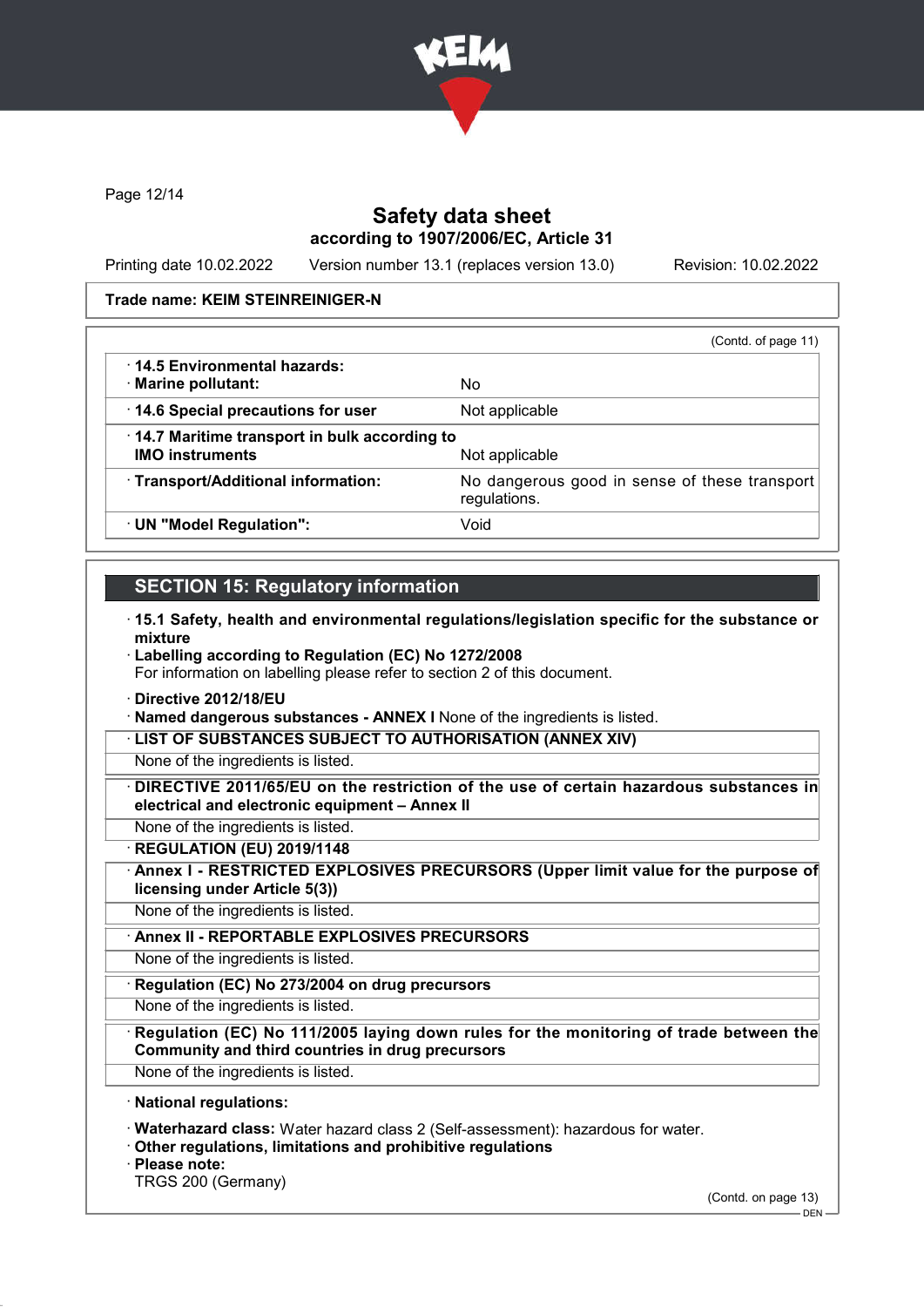

Page 13/14

### Safety data sheet according to 1907/2006/EC, Article 31

Printing date 10.02.2022 Version number 13.1 (replaces version 13.0) Revision: 10.02.2022

(Contd. of page 12)

#### Trade name: KEIM STEINREINIGER-N

TRGS 500 (Germany) TRGS 510 (Germany)

TRGS 900 (Germany)

· Substances of very high concern (SVHC) according to REACH, Article 57 Not applicable

· Product-Code/Giscode: GF0

· 15.2 Chemical safety assessment: A Chemical Safety Assessment has not been carried out.

### SECTION 16: Other information

This information is based on our present knowledge. However, this shall not constitute a guarantee for any specific product features and shall not establish a legally valid contractual relationship.

#### **Relevant phrases**

H226 Flammable liquid and vapour.

H302 Harmful if swallowed.

H315 Causes skin irritation.

H317 May cause an allergic skin reaction.

H318 Causes serious eye damage.

H319 Causes serious eye irritation.

H400 Very toxic to aquatic life.

H410 Very toxic to aquatic life with long lasting effects.

H412 Harmful to aquatic life with long lasting effects.

· Department issuing SDS: KEIMFARBEN Germany, Product safety department

· Version number of previous version: 13.0

#### Abbreviations and acronyms:

ADR: Accord relatif au transport international des marchandises dangereuses par route (European Agreement Concerning the International Carriage of Dangerous Goods by Road) IMDG: International Maritime Code for Dangerous Goods IATA: International Air Transport Association GHS: Globally Harmonised System of Classification and Labelling of Chemicals EINECS: European Inventory of Existing Commercial Chemical Substances ELINCS: European List of Notified Chemical Substances CAS: Chemical Abstracts Service (division of the American Chemical Society) TRGS: Technische Regeln für Gefahrstoffe (Technical Rules for Dangerous Substances, BAuA, Germany) DNEL: Derived No-Effect Level (REACH) PNEC: Predicted No-Effect Concentration (REACH) LC50: Lethal concentration, 50 percent LD50: Lethal dose, 50 percent PBT: Persistent, Bioaccumulative and Toxic SVHC: Substances of Very High Concern vPvB: very Persistent and very Bioaccumulative AGW: Arbeitsplatzgrenzwert (Germany) EC10: Effective concentration at 10% mortality rate. EC50: Half maximal effective concentration. LC10: Lethal concentration at 10% mortality rate. NOEC: No observed effect concentration. REACH: Registration, Evaluation and Authorisation of Chemicals (Regulation (EC) No.1907/2006) Flam. Liq. 3: Flammable liquids – Category 3 Acute Tox. 4: Acute toxicity – Category 4 Skin Irrit. 2: Skin corrosion/irritation – Category 2 Eye Dam. 1: Serious eye damage/eye irritation – Category 1 Eye Irrit. 2: Serious eye damage/eye irritation – Category 2 Skin Sens. 1: Skin sensitisation – Category 1 Aquatic Acute 1: Hazardous to the aquatic environment - acute aquatic hazard – Category 1

(Contd. on page 14)